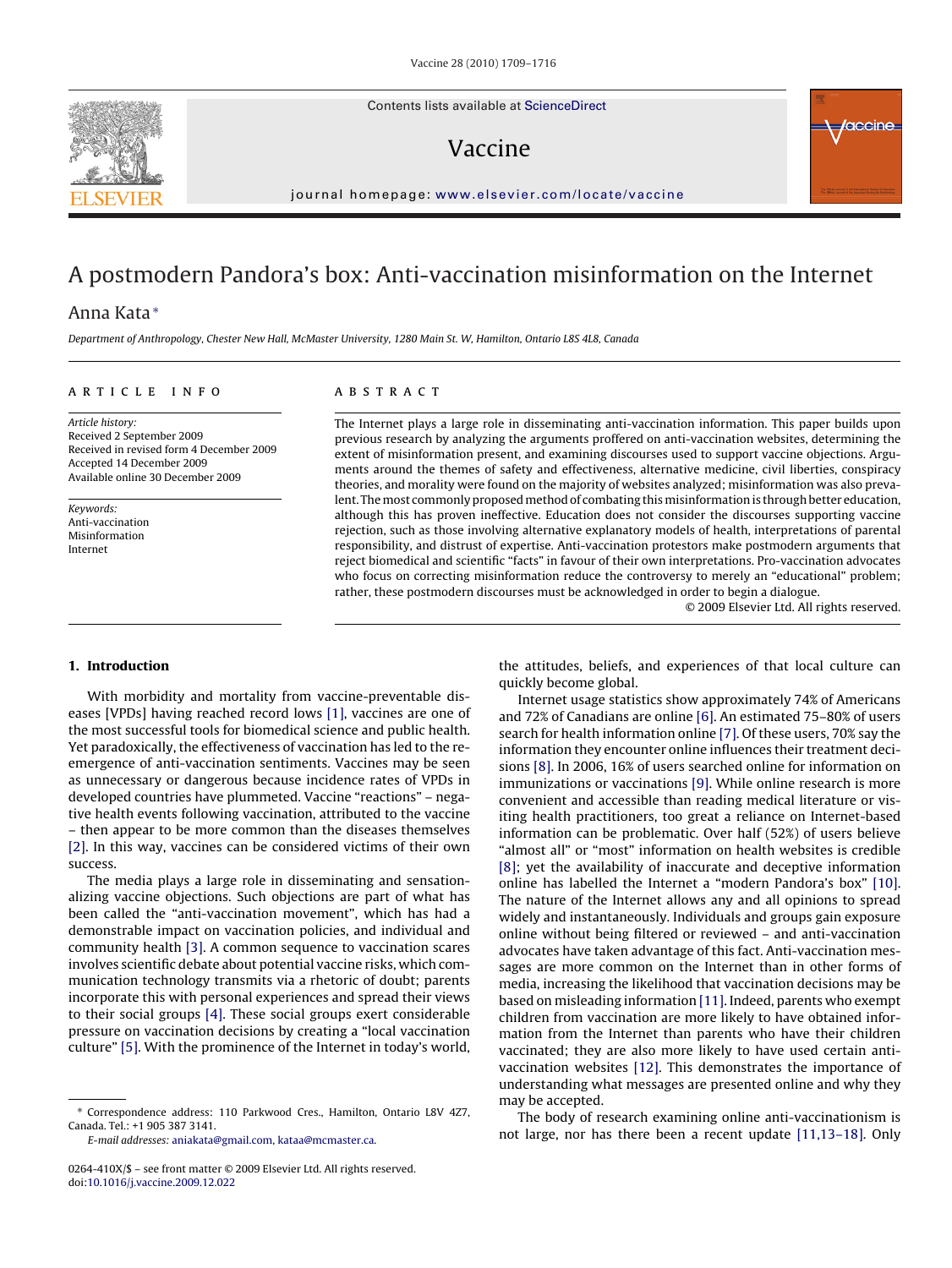#### <span id="page-1-0"></span>**Table 1**

Presence of content criteria on analyzed anti-vaccination websites.

| Website analysis criteria                                                                                                                                 | $\boldsymbol{n}$    | %        |  |  |
|-----------------------------------------------------------------------------------------------------------------------------------------------------------|---------------------|----------|--|--|
| Content attributes                                                                                                                                        |                     |          |  |  |
| Safety and effectiveness                                                                                                                                  |                     |          |  |  |
| Poisons: Vaccines contain poisons/toxins/contaminants                                                                                                     | 8                   | 100      |  |  |
| Idiopathic illnesses: Vaccines cause illnesses of unknown origin (e.g. autism, SIDS)                                                                      | 8                   | 100      |  |  |
| <i>Immunity:</i> Vaccines erode immunity, create only temporary/ineffective immunity                                                                      | $\overline{7}$<br>3 | 88       |  |  |
| Simultaneous vaccinations: Multiple vaccines at once increase adverse events<br>"Hot lots": Supposedly contaminated vaccine lots have more adverse events | 3                   | 38<br>38 |  |  |
| Underreporting: Vaccine reactions are underreported                                                                                                       | 5                   | 63       |  |  |
| Disease decreases: Disease incidences declined without vaccines (i.e. from improved hygiene)                                                              | $\overline{7}$      | 88       |  |  |
| Trivial diseases: Vaccine-preventable diseases are uncommon/not contagious/relatively mild                                                                | $\overline{4}$      | 50       |  |  |
|                                                                                                                                                           |                     |          |  |  |
| Alternative medicine                                                                                                                                      |                     |          |  |  |
| Alternative treatments: Promoting treatments superior to vaccination (e.g. homeopathy)                                                                    | $\overline{7}$      | 88       |  |  |
| Critiquing biomedicine: Established medical knowledge is wrong (e.g. germ theory is untrue)                                                               | 6                   | 75       |  |  |
| Implied debate: Suggesting debates over if vaccination is effective/necessary                                                                             | 3                   | 38       |  |  |
| "Back to nature": Promoting "natural" approaches (e.g. children should get diseases naturally)                                                            | $\overline{7}$      | 88       |  |  |
| Products for sale: Promoting alternative products (e.g. vitamins, essential oils)                                                                         | $\mathbf{1}$        | 13       |  |  |
| Civil liberties                                                                                                                                           |                     |          |  |  |
| Parental rights: Civil liberties violated by taking away parental choice                                                                                  | 6                   | 75       |  |  |
| Monitoring: Vaccine programs harass parents who do not vaccinate                                                                                          | $\overline{2}$      | 25       |  |  |
| Totalitarianism: Vaccine mandates are excessive government control                                                                                        | 5                   | 63       |  |  |
| Conspiracy theories/search for truth                                                                                                                      |                     |          |  |  |
| Profit: Vaccination policies motivated by profit                                                                                                          | 6                   | 75       |  |  |
| Collusion: Vaccine promoters benefit from illnesses caused by vaccines                                                                                    | 5                   | 63       |  |  |
| Protection: Government protects doctors/manufacturers from liability                                                                                      | $\overline{4}$      | 50       |  |  |
| Cover-ups: Vaccine information withheld from the public                                                                                                   | 6                   | 75       |  |  |
| Rebel doctors: "Enlightened" doctors break away from the medical establishment                                                                            | $\overline{4}$      | 50       |  |  |
| Foolish doctors: Doctors are ignorant, fearful of sanctions                                                                                               | $\overline{2}$      | 25       |  |  |
| Fear-mongering: Dangers of diseases exaggerated to frighten parents                                                                                       | $\overline{4}$      | 50       |  |  |
| Unusual theories: Unique theories about purposes of vaccination (e.g. sterilization)                                                                      | 3                   | 38       |  |  |
| Privileged knowledge: Presenting information the medical world is unaware of/rejects                                                                      | $\overline{4}$      | 50       |  |  |
| Anti-science: Biomedicine is wrong; other ways of "knowing" (i.e. intuition, instinct)                                                                    | 3                   | 38       |  |  |
| Informed choices: Encouragement to make educated decisions for oneself/one's children                                                                     | 3                   | 38       |  |  |
| Morality, religion, and ideology                                                                                                                          |                     |          |  |  |
| Religious tenets: Vaccination is against God's will                                                                                                       | $\overline{2}$      | 25       |  |  |
| Immoral acts: Vaccination involves immoral acts (e.g. child experimentation)                                                                              | 3                   | 38       |  |  |
| Anti-utilitarianism: Universal vaccination sacrifices a few to benefit many                                                                               | $\mathbf{1}$        | 13       |  |  |
| Misinformation and falsehoods                                                                                                                             |                     |          |  |  |
| Outdated sources: Sources cited are outdated, have been disproven                                                                                         | 6                   | 75       |  |  |
| Misrepresentations: Sources not used truthfully, false conclusions drawn                                                                                  | $\overline{7}$      | 88       |  |  |
| Self-referencing: Links/references to anti-vaccination "experts"                                                                                          | $\sqrt{ }$          | 88       |  |  |
| No references: No statistics/citations provided to support claims                                                                                         | 3                   | 38       |  |  |
| Falsehoods: Unsupported statements made                                                                                                                   | $\overline{7}$      | 88       |  |  |

one analysis [\[13\]](#page-6-0) examined misinformation and deception on such sites, but was not quantitative. Prior research also acknowledged the need to understand discourses underlying anti-vaccination arguments [\[19,20\], b](#page-7-0)ut did not elaborate upon them. This analysis aims to address these issues by answering two main questions. First, what information is proffered on anti-vaccination websites, and what is its accuracy? Second, what discourses make these vaccine objections appealing?

# **2. Methods**

# 2.1. Data collection

Web searches were conducted on May 21, 2009 using the terms "vaccine", "vaccination", and "immunization OR immunisation" input into [Google.com](http://google.com/) (the American version of the search engine) and [Google.ca](http://google.ca/) (the Canadian version). Google was chosen as it is the most popular search engine, accounting for 73% of all Internet searches [\[21\].](#page-7-0) Results were classified as anti-vaccination and included for content analysis if they opposed childhood vaccination for any reason, without meeting any of the following exclusion criteria: (1) listserv or newsgroup pages; (2) pages solely containing brief notices about other website content; (3) news results, medical journals or library sites; (4) video results; (5) book previews; (6) non-English sites; (7) sites exclusively about adult immunization; (8) sites exclusively about veterinary vaccination and (9) inactive links. Criteria (see Tables 1 and 2) were applied to the anti-vaccination websites and coded as present or absent. Criteria were adapted from previous online antivaccination studies [\[11,13,14,17,18\],](#page-6-0) as well as created by the author.

Online health information seekers examine the first 10 search results 97.2% of the time [\[22\];](#page-7-0) therefore, only the first 10 results retrieved per term were examined. Of 30 total [Google.com](http://google.com/) results, 5 of 21 immunization sites (24%) were classified as anti-vaccination. Of 30 total [Google.ca](http://google.ca/) results, 2 of 16 immunization sites (13%) were classified as anti-vaccination. To amass additional websites for a more meaningful study, the Canadian searches were extended to 50 results per term. Of 150 total results, 5 of 86 immunization sites (6%) were classified as anti-vaccination (two were duplicates of American results). Combining the American and Canadian results, 8 anti-vaccination websites were subjected to content analysis. [Appendix A](#page-6-0) lists the sites analyzed.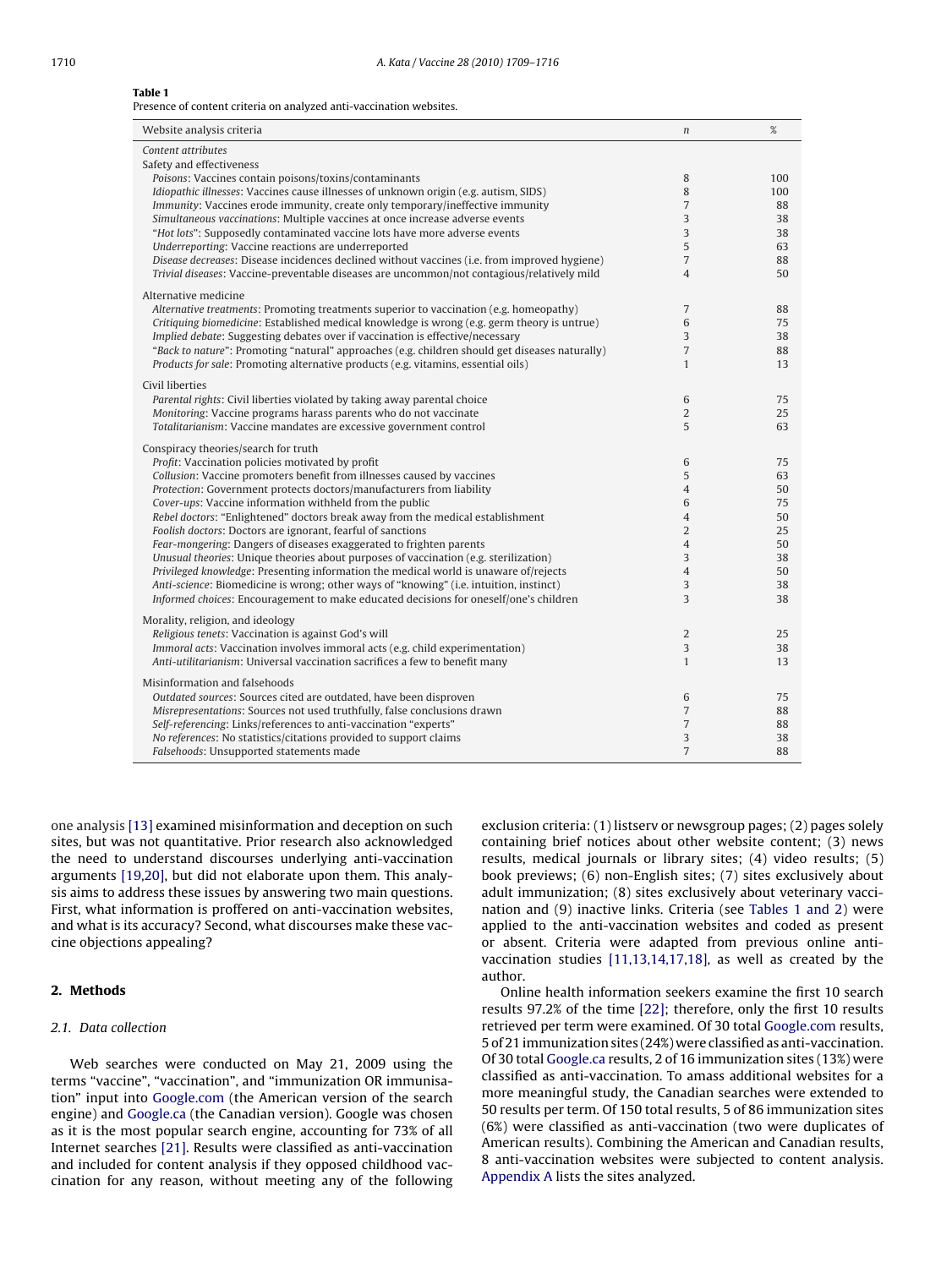## **Table 2**

Presence of design criteria on analyzed anti-vaccination websites.

| Website analysis criteria                                                | $\boldsymbol{n}$ | %   |
|--------------------------------------------------------------------------|------------------|-----|
| Design attributes                                                        |                  |     |
| Emotive appeals                                                          |                  |     |
| Personal testimonies: Stories about harmed children/personal experiences |                  | 88  |
| Victim imagery: Pictures of harmed children                              |                  | 50  |
| Needle imagery: Pictures of scary needles                                |                  | 13  |
| Us vs. them: Adversarial themes (e.g. a parent's love vs. science)       |                  | 50  |
| Responsible parenting: Making decisions for child's best interests       | 4                | 50  |
| Content aspects                                                          |                  |     |
| Non-partisan claims: Site alleges to present both sides of the issue     |                  | 25  |
| Unbiased: Site actually presents both sides                              |                  | 13  |
| <i>Negative links: Links to anti-vaccination sites present</i>           |                  | 100 |
| Positive links: Links to pro-vaccination sites present                   | 4                | 50  |
| Status: Implying authority/official status                               |                  | 25  |
| Exemptions: Information for legally avoiding immunizations present       |                  | 50  |
| Adverse reporting: Information for reporting adverse reactions present   |                  | 25  |
| Attorneys: Links to attorneys provided                                   |                  | 25  |
| Commercialism: Vaccine critical books, tapes, etc., for sale             | 6                | 75  |
| Solicitations: Asking to support website/anti-vaccine cause              | 5                | 63  |
|                                                                          |                  |     |

# **3. Results**

## 3.1. Proportion of anti-vaccination websites

The proportions of pro- and anti-vaccination sites found per search term are illustrated in Fig. 1. Overall, American searches returned more anti-vaccination results (24%) than Canadian searches (6%), indicating American parents are more likely to encounter anti-vaccination sites via Google than are Canadian parents. Neither search engine returned any anti-vaccination results for "immunization OR immunisation"; this was expected based on research that found anti-vaccination groups avoid using the term "immunization" as they tend not to believe that vaccines confer immunity [\[16\]. A](#page-6-0)lthough prior studies returned more search results [\[11\],](#page-6-0) this does not necessarily mean the number of anti-vaccination websites has decreased, but rather that their search rankings may have shifted. Nevertheless, the proportion of sites retrieved for some search terms is notable – 71% of results from the [Google.com](http://google.com/) "vaccination" search were classified as antivaccination.

# 3.2. Content and themes

[Fig. 2](#page-3-0) illustrates the percentage of analyzed sites with the listed themes present. Individual content criteria are quantified in[Table 1.](#page-1-0) Individual design criteria are quantified in Table 2.

#### 3.2.1. Safety and effectiveness

"Vaccines are biological poisons, harmful to health, and a contributing factor in childhood illness." ([http://www.](http://www.vaclib.org/sites/debate/about.html) vaclib.org/sites/debate/about.html)

Safety themes were present on all anti-vaccination websites analyzed. Every site claimed vaccines are poisonous and cause idiopathic illnesses. Sites stressed that vaccines contain substances poisonous to humans, including anti-freeze, ether, formaldehyde, mercury, and nanobacteria. Pertinent information was not elaborated upon – for instance, that the amount of potentially harmful substances in vaccines is not enough to produce toxic effects in humans, or that ether does not refer to the anaesthetic but to a chemical compound. Illnesses attributed to vaccines included:



**Fig. 1.** Proportion of pro- and anti-vaccination websites returned per search term from American and Canadian Google searches.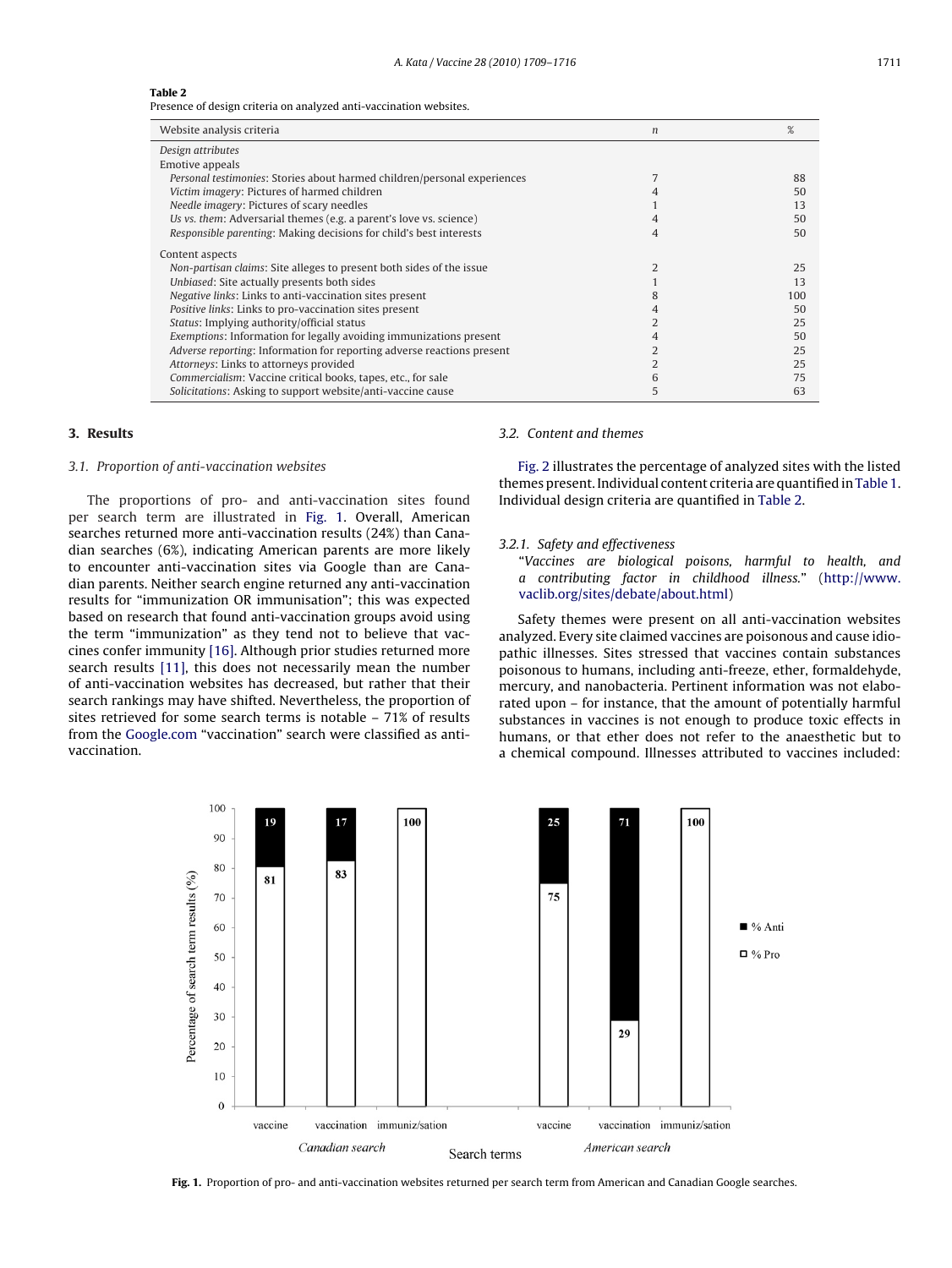<span id="page-3-0"></span>

**Fig. 2.** Percentage of anti-vaccination websites analyzed with content and design attributes present.

AIDS, asthma, autism, cancers, diabetes, fibromyalgia, leukemia, lupus, Sudden Infant Death Syndrome, and many more. Studies showing no link between vaccines and illnesses such as autism [\[23\]](#page-7-0) were ignored.

Questioning whether vaccines actually conferred immunity was also common (on 88% of sites). This included propositions that vaccination weakens the immune system, or that immunity is ineffective because vaccinated individuals still contract diseases. Many websites (88%) pointed to decreases in disease levels occurring before mass immunizations; credit was given only to improvements in sanitation, nutrition, and poverty levels. Some websites (38%) suggested "hot lots" of vaccines were associated with more injuries; one site was selling a list of suspicious lot numbers for \$25.

Half the websites asserted that VPDs are trivial. One website described smallpox as "harmless under proper treatment [...] And not considered deadly with the use of homeopathy [...] And it certainly didn't appear to be that infectious, if infectious at all" [\[24\].](#page-7-0) Another site maintained that infections such as measles improved a child's health, pronouncing, "the symptoms do not constitute the disease but the cure" [\[25\]. S](#page-7-0)erious complications of VPDs were not acknowledged – for example, that in developed countries, 1 in 1000 children with measles develop encephalitis and 1–2 in 1000 die [\[26\].](#page-7-0)

# 3.2.2. Alternative medicine

"Just because you give somebody a vaccine, and perhaps get an antibody reaction, doesn't mean a thing. The only true antibodies, of course, are those you get naturally." [\(http://www.](http://www.whale.to/vaccines/antibody.html) whale.to/vaccines/antibody.html)

Many anti-vaccination websites promoted alternative medicine. Most (88%) endorsed treatments such as herbalism, homeopathy, chiropractics, naturopathy, and acupuncture as superior to vaccination. This was linked to the idea of moving "back to nature" (on 88% of sites), where natural methods of disease prevention were preferable – this included breastfeeding, eating whole foods, and allowing children to experience illnesses naturally. Critiques and suspicions of biomedicine were present on 75% of sites. Most common were arguments against Louis Pasteur's germ theory – websites contended that diseases resulted from imbalanced bodily conditions and lifestyle choices rather than from microorganisms. Some staged ad hominem attacks against Pasteur, claiming he plagiarized his theory.

Anti-vaccination websites tended to reject scientific, clinical, and epidemiological studies demonstrating the safety and efficacy of vaccines. Pro-vaccination studies were criticized as unreliable, conducted by those with vested interests in vaccination. One website commented, "Today's 'science' seems to be much less scrupulous than in earlier times" [\[27\].](#page-7-0)

#### 3.2.3. Civil liberties

"No one has the moral or ethical right to compel parents to vaccinate their children against the parents' wishes – not the doctors, not the schools, not the government at any level." ([http://www.vaccinationnews.com/Scandals/2008/Feb](http://www.vaccinationnews.com/Scandals/2008/Feb_26_08/Scandal87.htm) 26 08/ Scandal87.htm)

The most common civil liberties criterion present was that of parental rights (on 75% of websites), which were seen as being infringed upon by not letting parents choose how to care for their children. This included describing stories of parents who had their children taken away by social services after learning they had not been immunized. Accusations of totalitarianism were made by 63% of websites. This included warnings that citizens were being prepared for draconian measures in the event of a pandemic. Monitoring was mentioned on 25% of sites, with complaints that immunization records were used to harass parents who did not vaccinate.

# 3.2.4. Conspiracy theories/search for truth

"M.D.s [sic] invented the term sudden infant death syndrome to explain away the 'coincidence' that babies die about the same time they receive vaccines." ([http://www.](http://www.vaccination.co.uk/Information/Questions/tabid/56/ItemId/4/Default.aspx) vaccination.co.uk/Information/Questions/tabid/56/ItemId/4/ Default.aspx)

The conspiracy theory theme was present on every website analyzed. Most sites (75%) made accusations of a cover-up, where regulatory bodies purportedly have information about vaccines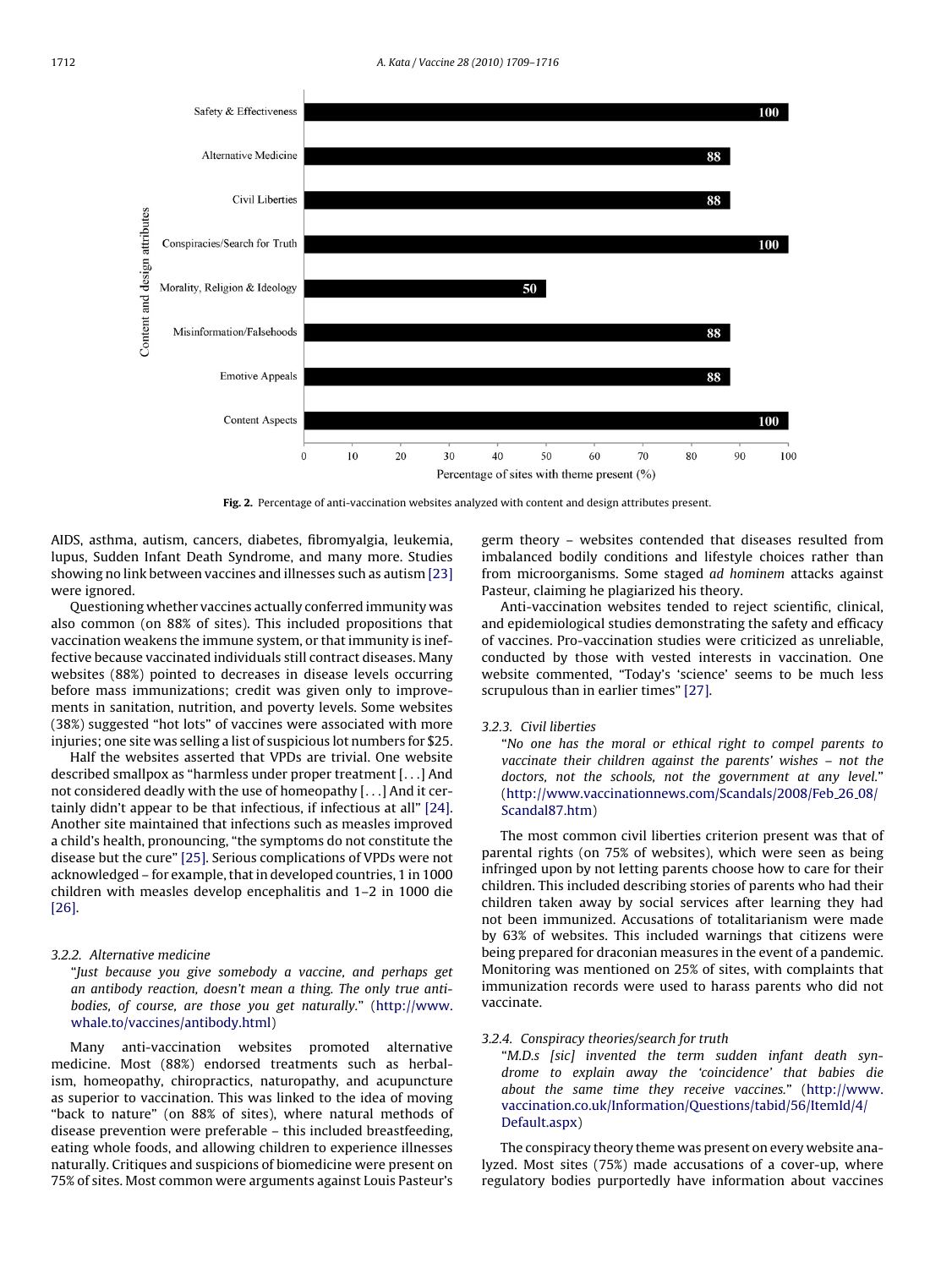they are hiding from the public. Equally as common (75%) were suggestions that vaccination is motivated solely by a quest for profit. Allegations of collusion were present on 63% of websites, where pharmaceutical companies and physicians were accused of benefiting from vaccine reactions as harmful side effects keep them in business. Similarly, 50% of websites were suspicious that governments protect vaccine manufacturers and doctors from possible harms caused by vaccines. One site quoted that, "Asking the CDC to look into vaccine safety is like asking the fox to guard the chicken coop" [\[28\].](#page-7-0)

Half the websites analyzed applauded doctors who spoke out against vaccines. Often cited was the study by Wakefield et al. [\[29\]](#page-7-0) – considered the origin of the modern vaccine controversy – which suggested a link between autism and the measles–mumps–rubella [MMR] vaccine. Andrew Wakefield was portrayed as a martyr, enduring "character assassination and professional shunning" [\[30\].](#page-7-0) Not mentioned was that the study's findings were discredited and retracted by the other authors, that Wakefield faces charges of professional misconduct, and that he is accused of having falsified his data [\[31\].](#page-7-0) As for pro-vaccination doctors, 25% of sites suggested they are too afraid to speak out, are in denial that they could be harming children, or are ignorant as to the true nature of vaccines.

Unusual theories were propounded by 38% of sites, including that vaccines contain birth control to sterilize populations or genetic information to create new pandemics. Some websites (50%) claimed to possess privileged knowledge – for example, using massive amounts of Vitamin C to prevent anthrax or crib death. They chastised the medical establishment for ignoring such wisdom. The biomedical community was also criticized using anti-science rhetoric (on 38% of sites). Sources of knowledge such as personal intuition were promoted, while biomedical information was portrayed as erroneous; parents were urged to not to allow biomedical fear-mongering to overshadow their own instincts. The notion of "informed choice" was promoted by 38% of websites. Sites insisted they were not against parents choosing to vaccinate their children, so long as their decision was based upon proper information from both sides of the debate. However, the information they provided tended to be one-sided.

3.2.5. Morality, religion, and ideology

"Immunization [...] necessitates the belief that it is acceptable to sacrifice a few for the good of the majority." (http://vran. org/legacy/docs/VRAN-Immunization-Fact-Sheet-v6.pdf)

The theme of morality, religion, and ideology was the least common content theme. Only 25% of websites argued against vaccination based on religious tenets – for example, being created in God's image means receiving God's perfect immune system. Only one website rejected the utilitarian basis for vaccination, arguing that vaccinating to protect society was not justifiable. Mentioning immoral acts was most common (on 38% of sites). This included associating vaccines with morally dubious actions, such as: viruses being cultured in the tissue of aborted fetuses; animals being tortured in the process of vaccine manufacturing; and experimenting on children in developing countries when testing vaccines.

# 3.2.6. Misinformation and falsehoods

"Attenuated vaccine viruses are infectious, therefore they infect the recipients [sic] cells... [and] have the potential to be transmitted... through generations." (http://www. vaccination.co.uk/Information/Questions/tabid/56/ItemId/4/ Default.aspx)

Misinformation and falsehoods were not quantified by previous studies of anti-vaccination websites, but this analysis found misinformation to be widespread. Vaccine studies were often misrepresented (on 88% of websites). This included drawing false conclusions from research, using sources untruthfully, and describing data very selectively. For example, statistics were quoted demonstrating that the majority of people contracting VPDs were those who had been vaccinated, implying that vaccination is ineffective. Further statistics, such as the high rates of unvaccinated individuals who contract VPDs, were not included for comparison. Misleading statements were made, such as, "Sweden banned the pertussis vaccine in 1979, and yet Sweden now has the second lowest infant mortality rate in the world" [\[28\]. T](#page-7-0)he implication is that vaccination is unnecessary. Not clarified was that Sweden merely switched from whole cell pertussis vaccines to the acellular form [\[32\].](#page-7-0)

Many websites (88%) made claims unsupported by evidence, including that: smallpox is not contagious (but rather spread by bedbugs); autism is caused by "stealth viruses"; and polio is caused by sugary foods (as the disease was more prevalent in summer, and thus linked to increased ice-cream consumption). One site questioned whether rabies was a psychosomatic manifestation rather than a viral disease, and recommended against vaccinations when bitten by wild animals.

The only website without any evidence of misinformation was the "Vaccine controversy" Wikipedia page. In some situations Wikipedia's accuracy may be suspect, for any user can modify pages at will; however, in this case its open nature appears to have acted as a form of peer-review, keeping the page current, unbiased, and properly referenced. There appears to be no internal self-criticism within the anti-vaccination community [\[13\]; t](#page-6-0)his was demonstrated by most of the analyzed websites, where questionable statements contrary to established medical opinions went unchallenged. In comparison, because both opponents and proponents of vaccination had access to the Wikipedia page, it was the most credible and balanced of all the websites examined.

#### 3.2.7. Emotive appeals

"Parents and doctors must choose responsibility to living children over avoiding guilt about children who have died." ([http://www.vaccinationnews.com/Scandals/2003/Jan](http://www.vaccinationnews.com/Scandals/2003/Jan_31/Feb_07/Scandal54.htm) 31/Feb 07/Scandal54.htm)

Personal testimonies were the most common emotive appeals [used \(on 88% of sites\). The majority were narratives](http://vran.org/legacy/docs/VRAN-Immunization-Fact-Sheet-v6.pdf) from parents who felt their children were damaged by vaccines. Half of websites included the notion of "us versus them", where concerned parents and vaccine objectors were portrayed as battling physicians, governments, corporations, or the scientific establishment. Pleas were made by 50% of websites for parents to be responsible and make decisions in the best interests of their children – avoiding vaccination was portrayed as the best way to do so.

#### 3.2.8. Content aspects

"Reporting ALL SIDES Of The Vaccination Controversy!!" ([http://](http://www.vaccinationnews.com/) www.vaccinationnews.com/)

The websites analyzed included information on legal vaccine exemptions (on 50% of sites), reporting adverse reactions (25%), and finding attorneys specializing in vaccine injuries (25%). One site offered online "classes" about vaccine dangers. One-quarter of [sites](http://www.vaccination.co.uk/Information/Questions/tabid/56/ItemId/4/Default.aspx) [implied](http://www.vaccination.co.uk/Information/Questions/tabid/56/ItemId/4/Default.aspx) [official](http://www.vaccination.co.uk/Information/Questions/tabid/56/ItemId/4/Default.aspx) [status,](http://www.vaccination.co.uk/Information/Questions/tabid/56/ItemId/4/Default.aspx) [labelling](http://www.vaccination.co.uk/Information/Questions/tabid/56/ItemId/4/Default.aspx) [themselves](http://www.vaccination.co.uk/Information/Questions/tabid/56/ItemId/4/Default.aspx) [as](http://www.vaccination.co.uk/Information/Questions/tabid/56/ItemId/4/Default.aspx) [non-profit](http://www.vaccination.co.uk/Information/Questions/tabid/56/ItemId/4/Default.aspx) [or](http://www.vaccination.co.uk/Information/Questions/tabid/56/ItemId/4/Default.aspx) public education groups. One-quarter labelled themselves as nonpartisan sources of information presenting both sides of the debate, but while 100% contained links to other anti-vaccination websites, only 50% contained links to pro-vaccination sites. One site prefaced pro-vaccination links with, "Samples [sic] sites of how Vaccines are made to sound Necessary and Okay" [\[33\].](#page-7-0)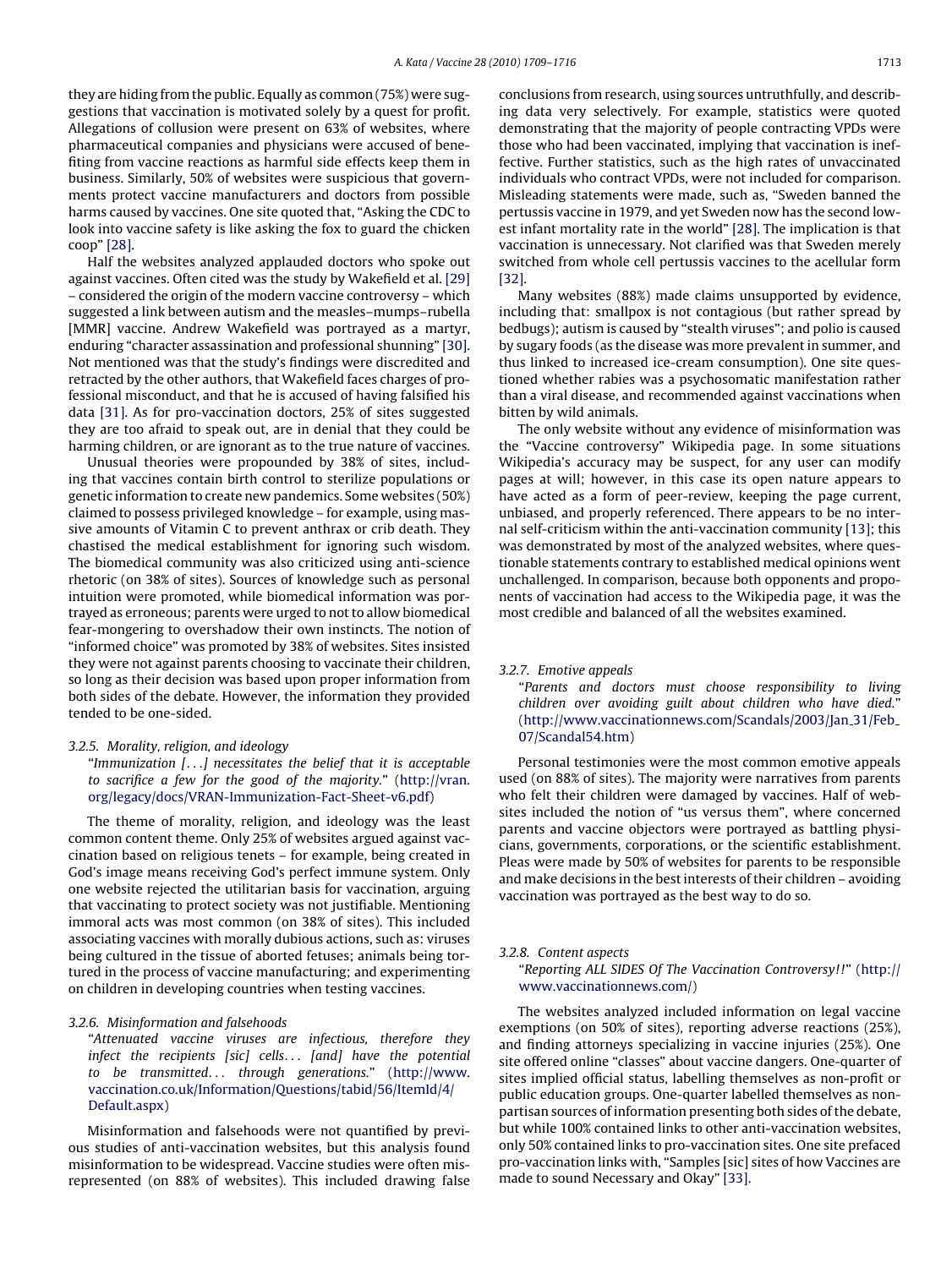## **4. Discussion**

The websites examined demonstrated the use of numerous antivaccination themes. Of particular interest in this analysis was the use of misinformation, which had not been previously quantified. Every website save one contained arguments against vaccination that could be considered disingenuous. A proponent of vaccination would likely wish to counter with the "correct" information; indeed, the most commonly proposed intervention to combat vaccine misinformation is education. Using a vaccination metaphor, one suggestion has been to "immunize" parents against antivaccination arguments through proactive vaccine promotion [\[16\].](#page-6-0) While acknowledging falsehoods is important, the assumptions behind educational methods must be examined.

Assuming additional information will influence vaccination decisions reduces the issue to one in which two sides are separated only by a gap in information [\[34\]. E](#page-7-0)ducational campaigns may portray those in opposition as ill-informed, overly emotional, irrational, or anti-rational [\[35\], f](#page-7-0)urther antagonizing those contesting vaccination. Attempts to provide the "correct" information have not been effective, demonstrated by both research [\[36\]](#page-7-0) and antivaccination advocates suing challengers for libel [\[37\].](#page-7-0) Historical evidence also illustrates that education has been unsuccessful. Vaccination protests emerged alongside modern vaccinology in the 18th century [\[38–46\], a](#page-7-0)nd have changed little over time [\[47\]. H](#page-7-0)istorical protest methods included emotional appeals emphasizing parental devotion, denouncing germ theory, accusing medical professions of duplicity, and alternative analyses of data to portray vaccination as ineffective. Common themes included worries over safety, encroachments on individual rights, distrust of scientific authority, advocating "natural healing", promoting sanitary reform, disbelief in theories of contagion, and alleging monetary motivation as the driving force behind immunization. These themes and methods all persist today, observable on each website analyzed, despite the increased medical and scientific knowledge available to counter such claims.

That these protests have endured over time indicates the presence of broader social and political tensions [\[41,48\]. H](#page-7-0)istorically, the debates centred mostly on civil rights and government distrust in relation to compulsory vaccination. While such arguments are still made, they are less common today than other themes, with the current focus broadening to critiques of medicine, science, and authority. The present debate occurs in the context of postmodern society, which is especially conducive to such protests. This is because the characteristics of postmodernism include concerns about values, prioritizing risk over benefit, and promoting the well-informed patient [\[49\]. T](#page-7-0)hese characteristics correspond to the three main themes of discourse extracted from the websites analyzed: belief in alternative models of health, promotion of parental autonomy and responsibility, and suspicions of expertise. These discourses help create a framework in which vaccine decisions are made – understanding this framework can illuminate why anti-vaccination ideals may be embraced.

## 4.1. Alternative models of health

Vaccination may be rejected based on different "explanatory models" of health and disease [\[50\].](#page-7-0) A biomechanical view of the body, where symptoms are caused at the molecular level, may not be as appealing as recognizing physical and spiritual aspects of health and well-being [\[51\]. F](#page-7-0)or instance, a common metaphor describing the immune system involves schooling, where immune cells "learn"' to identify harmful cells; vaccinations are a form of "public education", "crash courses" for cells [\[52\].](#page-7-0) Some parents avoid vaccination in favour of "private schooling" – tutoring their child's immune system through diet, exercise, and healthy

lifestyles. Rather than "resisting" vaccination, these parents instead develop a more positive view of health through rejecting the biomedical metaphor of battling invaders. This was demonstrated by websites advocating terrain theory, proposing that disease is caused by improper physiological balance within the body rather than by germs; this allows for not only a greater sense of control over health, but also more holistic acknowledgement.

However, not all who refuse vaccination do so because they desire spiritual and physical integration. Some are suspicious of biomedicine, and actively resist its global dominance over other medical systems. Adhering to alternative models of health can be an indication of protest against pervasive medicalization [\[4\]. T](#page-6-0)his was demonstrated by numerous websites criticizing biomedicine as dogmatic, authoritarian, and untrustworthy.

Postmodern thought has changed the medical system. Evidencebased decision-making has refined opinions into separate components: opinions = evidence + values [\[49\]. W](#page-7-0)hile pro-vaccination advocates may feel they have evidence supporting their opinion, objectors' values cannot be discounted for they help determine if an opinion is worth holding. For some, opposing vaccination may be less about vaccines themselves than about embracing health explanations more compatible with their concerns, whether holism or resistance to hegemonic practises.

#### 4.2. Parental autonomy and responsibility

Many websites stressed the importance of parents educating themselves about vaccination options. This entreaty is designed to encourage parental autonomy, urging them to take charge of their children's health rather than turning it over to others. This exemplifies the paradigm of shared decision-making, where patients are active partners in making healthcare decisions rather than passive recipients of advice from doctors [\[53\]. T](#page-7-0)oday's healthcare rhetoric gives legitimacy to informed choice, encouraging people to be critical consumers responsible for their own health [\[35\]. C](#page-7-0)onsumers strive to be knowledgeable and empowered – it is only logical for this critical view to extend to vaccination. Some websites portrayed this process of education as more important than the eventual vaccination decision, for through acquiring knowledge parents become "free thinkers" and achieve personal responsibility.

While vaccination may be promoted as having societal as well as individual benefits, the notion of responsibility relates primarily to one's own child. Parents may reject epidemiological and population-level risk arguments for vaccinations, for such statistics do not take into account specific experiences, ideologies, and health histories. Many mothers consider their child's immune system to be unique and therefore not appropriate for the recommended vaccination schedule [\[54\]. T](#page-7-0)hese objectors likely take their responsibilities as parents seriously, but interpret risks and benefits from a more personalized point of view. Indeed, many websites had testimonials from parents focusing on possible vaccine risks over benefits from disease prevention; for them, the risks associated with a concrete action (i.e. vaccination) seem more salient than the risks associated with an abstract disease threat. This contradicts the common portrayal of vaccine exemptors willingly putting their children in danger.

#### 4.3. Trust and expertise

Accusations of conspiracies were present on every antivaccination websites analyzed. Given this lack of trust, providing more "education" will be ineffective. The fact that some vaccine criticism comes from within the scientific community –Wakefield's MMR paper [\[29\], f](#page-7-0)or instance – reinforces public distrust of scientific support. Vaccine anxieties may not result from objections to particular policies or institutions, but from the debate's back-and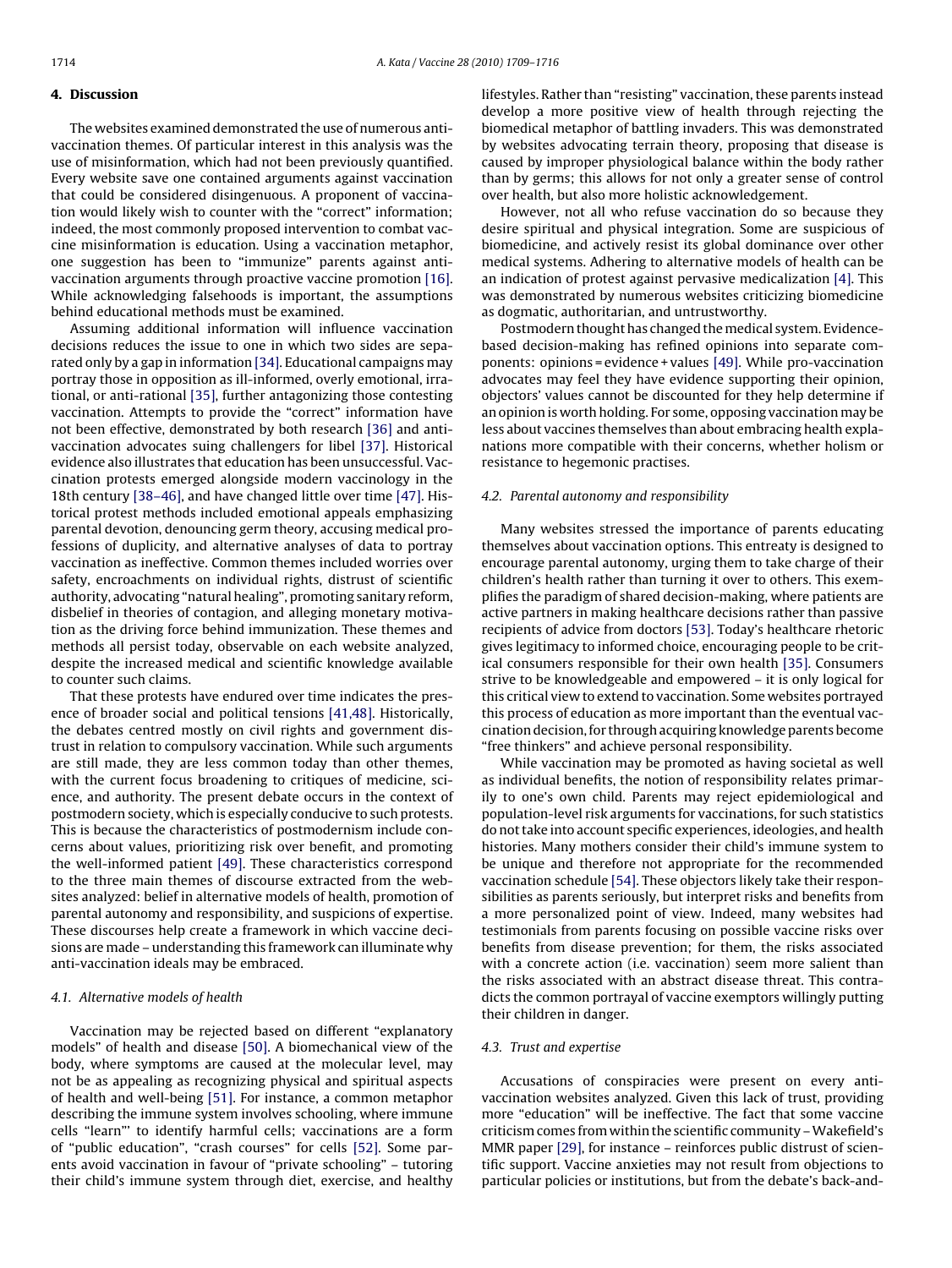<span id="page-6-0"></span>forth antagonism that likely contributes to suspicions of "expert systems" [\[55\].](#page-7-0)

The postmodern perspective questions the legitimacy of science and authority. Traditional controversy dynamics, with "audiences" needing to be "educated" by "experts", no longer apply [\[56\]. C](#page-7-0)onfidence in the power of expertise has sharply decreased; appeals to experts are often considered manipulative. Despite this, making decisions without citing expertise often makes groups vulnerable. This was demonstrated on numerous analyzed websites – anti-vaccination advocates criticized pro-vaccination studies for being faulty or having conflicting interests, yet anti-vaccination studies (to which the same criticisms could be applied) were accepted unquestioningly. Despite censuring scientific knowledge, anti-vaccination groups appealed to science to bolster their case.

The notion of expertise is not static, but continually reestablished [\[56\].](#page-7-0) Yet this reestablishment can fail, and expert knowledge may be treated as part of the problem. Redefining expertise is seen within the vaccination debate, where objectors oppose medical "experts" attempting to sway them; instead, linking to the notion of parental autonomy, parents make themselves the authority on what care their children need. In postmodern society, the Internet as the dominant medium has "blown away the doors and walls of the locked library" [\[49\]. W](#page-7-0)ith the large number of self-styled experts online, even the most respected vaccine authority's advice becomes just another opinion [\[57\]. E](#page-7-0)verybody can be considered an expert to some extent[\[58\]. T](#page-7-0)herefore, appealing to scientific and medical authorities is not as convincing as it once was.

#### **5. Conclusion**

This analysis detailed the many arguments proffered on antivaccination websites. On such sites, misinformation was pervasive. While this may be considered the principle obstacle to vaccination, providing better education has not been effective. Many "hardcore activists" are not persuadable [15], no matter the amount of information provided. For this reason, more consideration must be given to the social discourses underlying anti-vaccinationism – reasons for refusing vaccines may involve alternative understandings of health, different perspectives of parental responsibility, or questioning the legitimacy of traditional authorities. These discourses exemplify postmodern tensions in society, making the anti-vaccination issue one of significant complexity.

This analysis was limited by the transient nature of the Internet, where websites addresses and search rankings constantly change. Furthermore, the Internet is borderless; while this study analyzed only the original websites retrieved, hyperlinks can instantly access other sites, including those very influential within the antivaccination community that were not retrieved by the original Google searches. A possible explanation for this is that neutral search terms were used – queries such as "vaccine injuries" or "vaccines and autism" would likely retrieve higher proportions of anti-vaccination results. These results are therefore not exhaustive, but do exemplify the template of themes commonly broached by vaccine objectors. Indeed, they echo the fears currently being raised regarding the 2009 H1N1 swine flu vaccine [\[59\].](#page-7-0)

Postmodernism does not accept one source of "truth" – a philosophy adopted by the anti-vaccinationmovement. Vaccine objectors reject the "facts" presented to persuade them towards vaccination; for the anti-vaccination movement, "mis"information is simply their version of information. The Internet acts as a postmodern Pandora's box, releasing arguments that are not easily dismissible. Misinformation and falsehoods should not be condoned, yet each side of the debate labelling the other as "wrong" – as has been the status quo – is ineffectual. Combating vaccine misinformation with education is necessary, but not sufficient [\[35\]. G](#page-7-0)reater appreciation of the discourses underlying anti-vaccinationism is needed in order to understand the ideologies that support such beliefs. This would be a fruitful avenue for future social science research, for it is through better understanding that a more relevant and less accusatory dialogue on the topic can then begin.

# **Acknowledgements**

The author would like to thank Tina Moffat, Ann Herring, Tiffany Deschamps, Sonia Kata, Elizabeth Kata, and Julie Flaczynski for their input on earlier drafts of this article, as well as the anonymous reviewers for their comments.

# **Appendix A. Anti-vaccination websites analyzed**

Global Research.ca – [http://www.globalresearch.ca](http://www.globalresearch.ca/)

Vaccination – [http://www.vaccination.co.uk\\*](http://www.vaccination.co.uk/) \*website (homepage only) now archived at [http://web.archive.org/web/](http://web.archive.org/web/20080610penalty -@M 121307/http://www.vaccination.co.uk/) 20080610121307/http://www.vaccination.co.uk/

Vaccination Debate – [http://www.vaccinationdebate.com](http://www.vaccinationdebate.com/)\* \*website now hosted at <http://www.vaclib.org/sites/debate/index.html>

Vaccination Liberation – [http://www.vaclib.org](http://www.vaclib.org/)

Vaccination News – <http://www.vaccinationnews.com/>

Vaccine controversy – Wikipedia, the free encyclopedia – [http://en.wikipedia.org/](http://en.wikipedia.org/wiki/Vaccine_controversy)

# wiki/Vaccine\_controversy

VRAN: Vaccination Risk Awareness Network – [http://www.vran.org](http://www.vran.org/)

WHALE – Vaccine website – <http://www.whale.to/vaccines.html>

#### **References**

- [1] Centers for Disease Control and Prevention. Achievements in public health, 1900–1999 impact of vaccines universally recommended for children—United States, 1990–1998. Morb Mortal Wkly Rep 1999;48(12):243–8.
- [2] Andre FE. Vaccinology: past achievements, present roadblocks and future promises. Vaccine 2003;21(7–8):593–5.
- [3] Poland GA, Jacobson RM. Understanding those who do not understand: a brief review of the anti-vaccine movement. Vaccine 2001;19(17–19):2440–5.
- [4] Streefland PH. Public doubts about vaccination safety and resistance against vaccination. Health Pol 2001;55(3):159–72.
- [5] Streefland P, Chowdhury A, Ramos-Jimenez P. Patterns of vaccination acceptance. Soc Sci Med 1999;49(12):1705–16.<br>Internet World Stats North An
- [6] Internet World Stats. North America Internet usage statistics, population and telecommunications reports, [http://www.](http://www.internetworldstats.com/stats14.htm) internetworldstats.com/stats14.htm; 2009 [accessed 29.10.09].
- [7] Pew Internet & American Life Project. The engaged e-patient population, http://www.pewinternet.org/∼[/media//Files/Reports/2008/PIP](http://www.pewinternet.org/~/media//Files/Reports/2008/PIP_Health_Aug08.pdf) Health Aug08. pdf; 2008 [accessed 26.04.09].
- [8] Pew Internet & American Life Project. The online health care revolu-tion: how the Web helps Americans take better care of themselves, http://www.pewinternet.org/∼[/media//Files/Reports/2000/PIP](http://www.pewinternet.org/~/media//Files/Reports/2000/PIP_Health_Report.pdf) Health Report. pdf; 2000 [accessed 29.05.09].<br>[9] Pew Internet & America
- Internet & American Life Project. Online health search, http://www.pewinternet.org/∼[/media/Files/Reports/2006/PIP](http://www.pewinternet.org/~/media/Files/Reports/2006/PIP_Online_Health_2006.pdf) Online Health 2006.pdf; 2006 [accessed 29.05.09].
- [10] Mayer M, Till J. The Internet: a modern Pandora's box? Qual Life Res 1996;5(6):568–71.
- [11] Davies P, Chapman S, Leask J. Antivaccination activists on the world wide web. Arch Dis Child 2002;87(1):22–6.
- [12] Salmon DA, Moulton LH, Omer SB, deHart MP, Stokley S, Halsey NA. Factors associated with refusal of childhood vaccines among parents of school-aged children: a case-control study. Arch Pediatr Adolesc Med 2005;159(5):470–6.
- [13] Friedlander ER. Opposition to immunization: a pattern of deception. Sci Rev Altern Med 2001;5(1):18–23.
- [14] Nasir L. Reconnoitering the antivaccination web sites: news from the front. J Fam Pract 2000;49(8):731–3.
- [15] Wolfe R. Vaccine safety activists on the Internet. Expert Rev Vaccine 2002;1(3):249–52.
- [16] Wolfe R, Sharp L. Vaccination or immunization? The impact of search terms on the Internet. J Health Commun 2005;10:537–51.
- [17] Wolfe R, Sharp L, Lipsky M. Content and design attributes of antivaccination web sites. JAMA 2002;287(24):3245–8.
- [18] Zimmerman RK, Wolfe RM, Fox DE, Fox JR, Nowalk MP, Troy JA, et al. Vaccine criticism on the world wide web. J Med Internet Res 2005;7(2):e17.